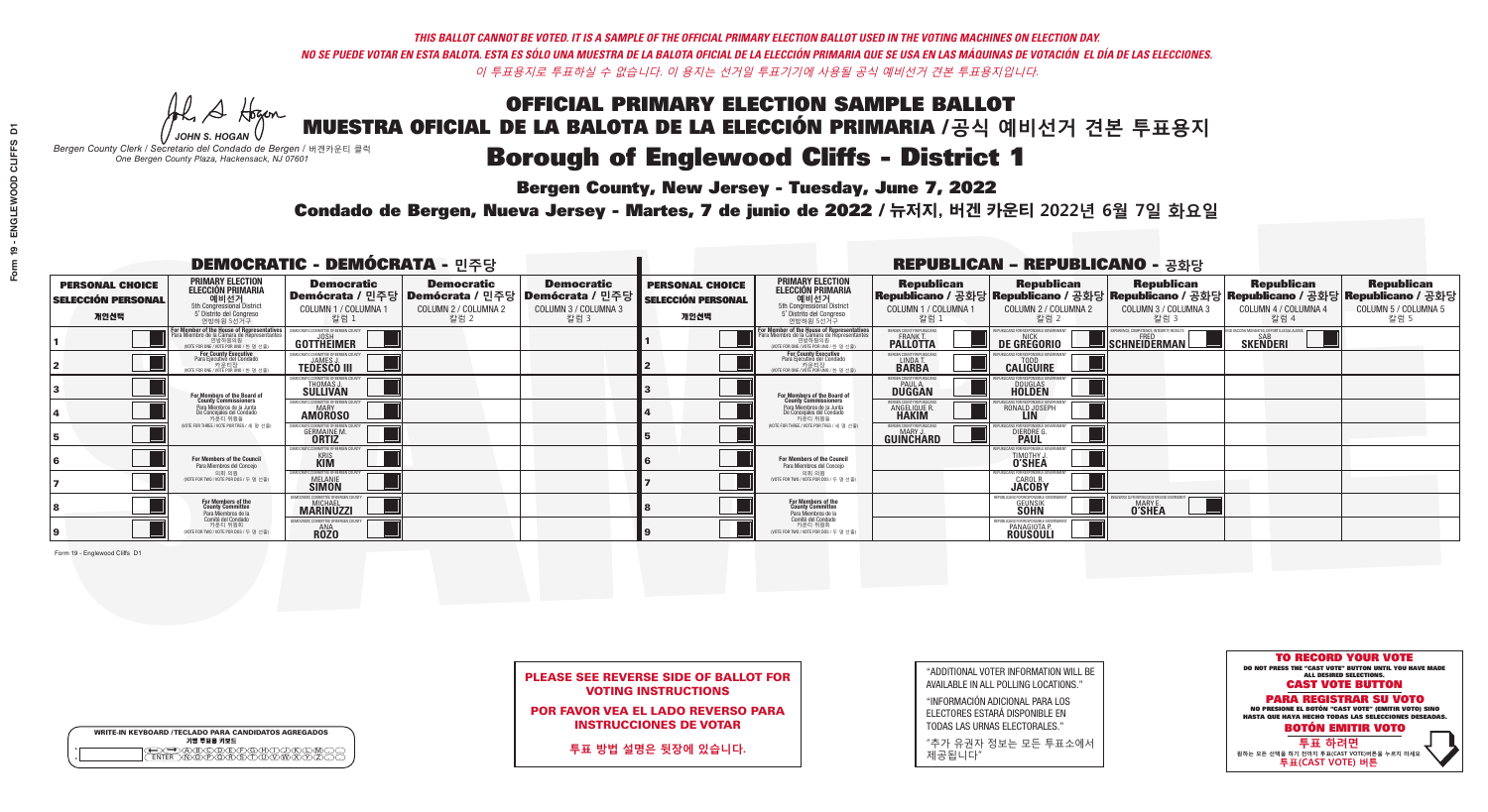A Hogen

**Bergen County, New Jersey - Tuesday, June 7, 2022** 

| <b>WRITE-IN KEYBOARD /TECLADO PARA CANDIDATOS AGREGADOS</b><br>기명 투표용 키보드 |  |
|---------------------------------------------------------------------------|--|
| )(B)C)(D)(E)(F)(G)(H)(<br>፞፞፟፟፟፝፟፟፟፟፟፝ዀ፝፟ዀ፝፟ዀ፝                            |  |

*JOHN S. HOGAN Bergen County Clerk / Secretario del Condado de Bergen /* 버겐카운티 클럭 *One Bergen County Plaza, Hackensack, NJ 07601*



|  | <b>PLEASE SEE REVERSE SIDE OF BALLOT FOR</b> |  |  |
|--|----------------------------------------------|--|--|
|  | <b>VOTING INSTRUCTIONS</b>                   |  |  |

POR FAVOR VEA EL LADO REVERSO PARA INSTRUCCIONES DE VOTAR

**투표 방법 설명은 뒷장에 있습니다.**

"ADDITIONAL VOTER INFORMATION WILL BE AVAILABLE IN ALL POLLING LOCATIONS."

"INFORMACIÓN ADICIONAL PARA LOS ELECTORES ESTARÁ DISPONIBLE EN TODAS LAS URNAS ELECTORALES."

"추가 유권자 정보는 모든 투표소에서 제공됩니다"

Condado de Bergen, Nueva Jersey - Martes, 7 de junio de 2022 / 뉴저지, 버겐 카운티 2022년 6월 7일 화요일 *One Bergen County Plaza, Hackensack, NJ 07601*

|                                                             | <b>DEMOCRATIC - DEMÓCRATA - 민주당</b>                                                                                                              |                                                                        |                                                   |                                                                                                        | <b>REPUBLICAN - REPUBLICANO - 공화당</b>                       |                                                                                                                                               |                                                            |                                                                     |                                                        |                                                                                                                                                |                                                   |
|-------------------------------------------------------------|--------------------------------------------------------------------------------------------------------------------------------------------------|------------------------------------------------------------------------|---------------------------------------------------|--------------------------------------------------------------------------------------------------------|-------------------------------------------------------------|-----------------------------------------------------------------------------------------------------------------------------------------------|------------------------------------------------------------|---------------------------------------------------------------------|--------------------------------------------------------|------------------------------------------------------------------------------------------------------------------------------------------------|---------------------------------------------------|
| <b>PERSONAL CHOICE</b><br><b>SELECCIÓN PERSONAL</b><br>개인선택 | <b>PRIMARY ELECTION</b><br><b>ELECCIÓN PRIMARIA</b><br>예비선거<br><sup>6</sup> 예비선거<br>5° Distrito del Congreso<br>연방하원 5선거구                        | <b>Democratic</b><br>COLUMN 1 / COLUMNA 1<br>칼럼 :                      | <b>Democratic</b><br>COLUMN 2 / COLUMNA 2<br>칼럼 2 | <b>Democratic</b><br>│Demócrata / 민주당│Demócrata / 민주당│Demócrata / 민주당│<br>COLUMN 3 / COLUMNA 3<br>칼럼 3 | <b>PERSONAL CHOICE</b><br><b>SELECCIÓN PERSONAL</b><br>개인선택 | <b>PRIMARY ELECTION</b><br>ELECCIÓN PRIMARIA<br>예비선거<br>5th Congressional District<br>5° Distrito del Congreso<br>연방하원 5선거구                   | <b>Republican</b><br>COLUMN 1 / COLUMNA 1<br>칼럼 :          | <b>Republican</b><br>COLUMN 2 / COLUMNA 2<br>칼럼                     | <b>Republican</b><br>COLUMN 3 / COLUMNA 3<br>칼럼 3      | <b>Republican</b><br>Republicano / 공화당 Republicano / 공화당 Republicano / 공화당 Republicano / 공화당 Republicano / 공화당<br>COLUMN 4 / COLUMNA 4<br>칼럼 4 | <b>Republican</b><br>COLUMN 5 / COLUMNA 5<br>칼럼 5 |
|                                                             | <b>In Member of the House of Representatives</b><br>ra Miembro de la Cámara de Representante<br>연방하원의원<br>(VOTE FOR ONE / VOTE POR UNO / 한 명 선출) | DEMOCRATIC COMMITTEE OF BERGEN CO<br>GOTTHEIMER                        |                                                   |                                                                                                        |                                                             | For Member of the House of Representatives<br>Para Miembro de la Cámara de Representantes<br>연방하원의원<br>(WOTE FOR ONE / VOTE POR UNO / 한 명 선출) | ERGEN COUNTY REPUBLICAN<br><b>PALLOTTA</b>                 | DE GREGORIO                                                         | ERIENCE, COMPETENCE, INTEGRITY, RESULT<br>SCHNEIDERMAN | D VACCINE MANDATES, DEPORT ILLEGAL ALIENS<br><b>SKENDERI</b>                                                                                   |                                                   |
|                                                             | <b>For County Executive</b><br>Para Ejecutivo del Condado<br>7 카운티장<br>(VOTE FOR ONE / VOTE POR UNO / 한 명 선출)                                    | JEMOCRATIC COMMITTEE OF BERGEN COUNTY<br><b>TEDESCO III</b>            |                                                   |                                                                                                        |                                                             | <b>For County Executive</b><br>Para Ejecutivo del Condado<br>7 카운티장<br>(VOTE FOR ONE / VOTE POR UNO / 한 명 선출)                                 | BERGEN COUNTY REPUBLICAN<br>LINDA T.                       | <b>CALIGUIRE</b>                                                    |                                                        |                                                                                                                                                |                                                   |
|                                                             | <b>For Members of the Board of<br/>County Commissioners</b>                                                                                      | MOCRATIC COMMITTEE OF BERGEN COUNTY<br><b>SULLIVAN</b>                 |                                                   |                                                                                                        |                                                             | For Members of the Board of<br>County Commissioners                                                                                           | ERGEN COUNTY REPUBLICAN<br><b>PAUL A.</b><br><b>DUGGAN</b> | <b>DOUGLAS</b>                                                      |                                                        |                                                                                                                                                |                                                   |
|                                                             | Para Miembros de la Junta<br>De Concejales del Condado<br>카우티 위원들                                                                                | )CRATIC COMMITTEE OF BERGEN COUNTY<br><b>MARY</b><br><b>AMOROSO</b>    |                                                   |                                                                                                        |                                                             | Para Miembros de la Junta<br>De Concejales del Condado<br>카우티 위원들                                                                             | ERGEN COUNTY REPUBLICAN<br><b>ANGELIQUE R<br/>HAKIM</b>    | RONALD JOSEPH                                                       |                                                        |                                                                                                                                                |                                                   |
|                                                             | NOTE FOR THREE / VOTE POR TRES / 세 명 선출)                                                                                                         | RATIC COMMITTEE OF BERGEN CO:<br><b>GERMAINE M.</b>                    |                                                   |                                                                                                        |                                                             | (VOTE FOR THREE / VOTE POR TRES / 세 명 선출                                                                                                      | BERGEN COUNTY REPUBLICANS<br>MARY .I<br>GUINCHARD          | FOR RESPONSIBLE GO<br><b>DIERDRE</b> Q                              |                                                        |                                                                                                                                                |                                                   |
|                                                             | For Members of the Council<br>Para Miembros del Conceio                                                                                          | EMOCRATIC COMMITTEE OF BERGEN CO<br><b>KRIS</b><br>KIM                 |                                                   |                                                                                                        |                                                             | <b>For Members of the Council</b><br>Para Miembros del Conceio                                                                                |                                                            | HIRLICANS EOR RESPONSIBLE (<br><b>TIMOTHY J.</b>                    |                                                        |                                                                                                                                                |                                                   |
|                                                             | 의회 의원<br>NOTE FOR TWO / VOTE POR DOS / 두 명 선출)                                                                                                   | EMOCRATIC COMMITTEE OF BERGEN COUNTY<br><b>MELANIE</b><br><b>SIMON</b> |                                                   |                                                                                                        |                                                             | 의회 의원<br>WOTE FOR TWO / VOTE POR DOS / 두 명 선출)                                                                                                |                                                            | FPUBLICANS FOR RESPONSIBLE GOVI<br><b>CAROL R.</b><br><b>JACOBY</b> |                                                        |                                                                                                                                                |                                                   |
|                                                             | For Members of the<br>County Committee<br>Para Miembros de la                                                                                    | IOCRATIC COMMITTEE OF BERGEI<br><b>ANTHONY</b>                         |                                                   |                                                                                                        |                                                             | For Members of the<br>County Committee<br>Para Miembros de la<br>Comité del Condado                                                           |                                                            | REPUBLICANS FOR RESPONSIBLE<br><b>BIEGACZ</b>                       |                                                        |                                                                                                                                                |                                                   |
|                                                             | Comité del Condado<br>카운티 위원회<br>(VOTE FOR TWO / VOTE POR DOS / 두 명 선출)                                                                          | <b>FMOCRATIC COMMITTEF OF BERGEN (</b><br><b>COVINO</b>                |                                                   |                                                                                                        |                                                             | 카운티 위원회<br>WOTE FOR TWO / VOTE POR DOS / 두 명 선출)                                                                                              |                                                            | REPUBLICANS FOR RESPONSIBLE<br><b>BIEGACZ</b>                       |                                                        |                                                                                                                                                |                                                   |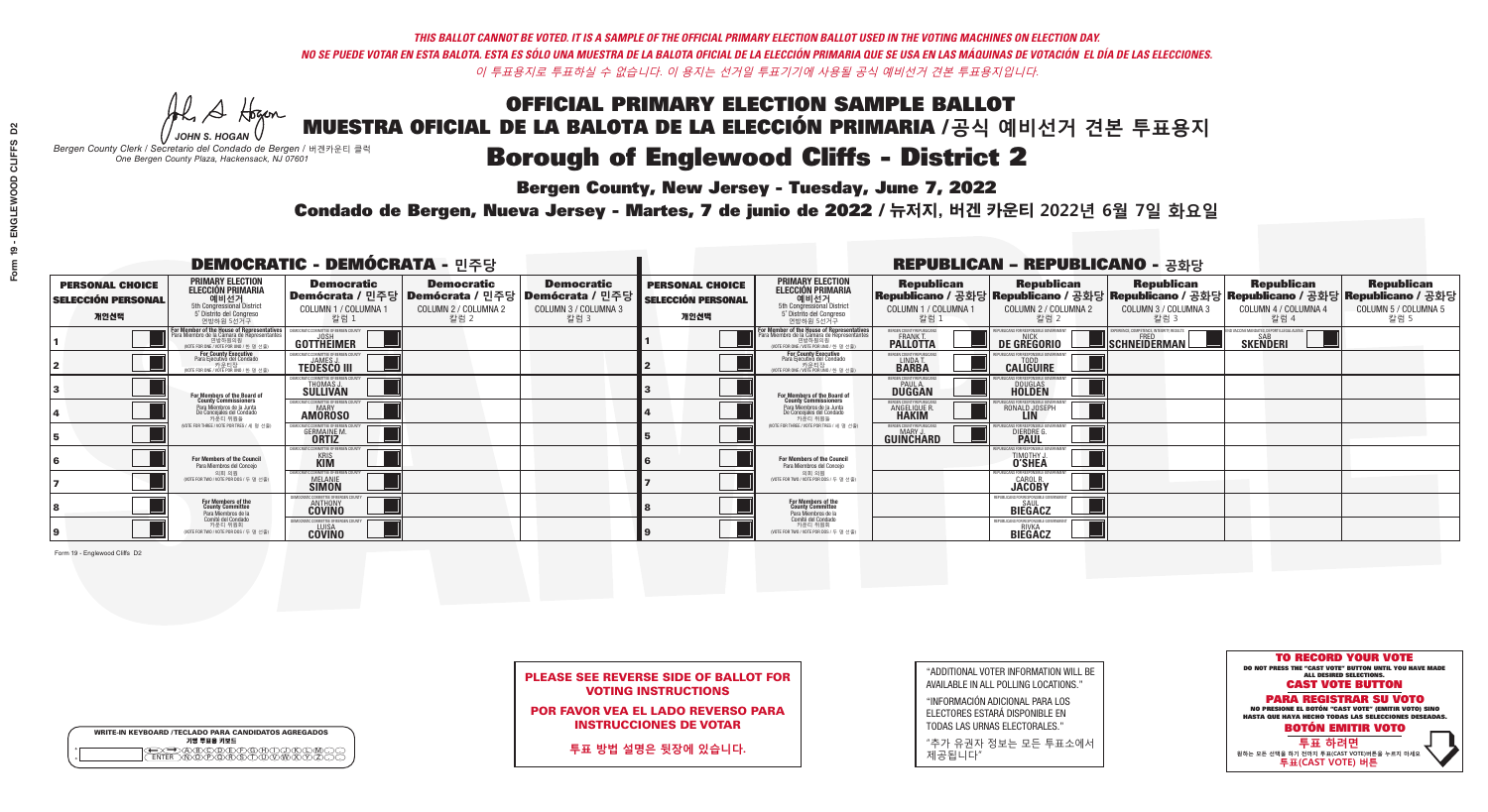A Hogen

**Bergen County, New Jersey - Tuesday, June 7, 2022** 

| <b>WRITE-IN KEYBOARD /TECLADO PARA CANDIDATOS AGREGADOS</b><br>기명 투표용 키보드 |  |
|---------------------------------------------------------------------------|--|
| )A)B)C)DE)F)G)H)DI)K<br>ዄ <u>ዀ፝፟</u> ዀ፝ዾ፝ዾዿ፝ዾ፝                            |  |

*JOHN S. HOGAN Bergen County Clerk / Secretario del Condado de Bergen /* 버겐카운티 클럭 *One Bergen County Plaza, Hackensack, NJ 07601*

Condado de Bergen, Nueva Jersey - Martes, 7 de junio de 2022 / 뉴저지, 버겐 카운티 2022년 6월 7일 화요일 *One Bergen County Plaza, Hackensack, NJ 07601*



PLEASE SEE REVERSE SIDE OF BALLOT FOR VOTING INSTRUCTIONS

POR FAVOR VEA EL LADO REVERSO PARA INSTRUCCIONES DE VOTAR

**투표 방법 설명은 뒷장에 있습니다.**

| "ADDITIONAL VOTER INFORMATION WILL BE |
|---------------------------------------|
| AVAILABLE IN ALL POLLING LOCATIONS."  |

"INFORMACIÓN ADICIONAL PARA LOS ELECTORES ESTARÁ DISPONIBLE EN TODAS LAS URNAS ELECTORALES."

"추가 유권자 정보는 모든 투표소에서 제공됩니다"

|                                                             | <b>DEMOCRATIC - DEMÓCRATA - 민주당</b>                                                                                                       |                                                                                       |                                                   |                                                                             |                                                             | <b>REPUBLICAN - REPUBLICANO - 공화당</b>                                                                                               |                                                   |                                                                                                                                              |                                                          |                                                                |                                                   |
|-------------------------------------------------------------|-------------------------------------------------------------------------------------------------------------------------------------------|---------------------------------------------------------------------------------------|---------------------------------------------------|-----------------------------------------------------------------------------|-------------------------------------------------------------|-------------------------------------------------------------------------------------------------------------------------------------|---------------------------------------------------|----------------------------------------------------------------------------------------------------------------------------------------------|----------------------------------------------------------|----------------------------------------------------------------|---------------------------------------------------|
| <b>PERSONAL CHOICE</b><br><b>SELECCIÓN PERSONAL</b><br>개인선택 | <b>PRIMARY ELECTION</b><br>ELECCIÓN PRIMARIA<br>예비선거<br><sub>5th Congressional District</sub><br>5° Distrito del Congreso<br>연방하원 5선거구    | <b>Democratic</b><br>│Demócrata / 민주당│Demócrata / 민주당<br>COLUMN 1 / COLUMNA 1<br>칼럼 1 | <b>Democratic</b><br>COLUMN 2 / COLUMNA 2<br>칼럼 2 | <b>Democratic</b><br><b>Demócrata / 민주당</b><br>COLUMN 3 / COLUMNA 3<br>칼럼 3 | <b>PERSONAL CHOICE</b><br><b>SELECCIÓN PERSONAL</b><br>개인선택 | <b>PRIMARY ELECTION</b><br>ELECCIÓN PRIMARIA<br>5th Congressional District<br>5° Distrito del Congreso<br>연방하원 5선거구                 | <b>Republican</b><br>COLUMN 1 / COLUMNA 1<br>칼럼 : | <b>Republican</b><br>Republicano / 공화당 Republicano / 공화당 Republicano / 공화당 Republicano / 공화당 Republicano / 공화당<br>COLUMN 2 / COLUMNA 2<br>칼럼 | <b>Republican</b><br>COLUMN 3 / COLUMNA 3<br>칼럼 3        | <b>Republican</b><br>COLUMN 4 / COLUMNA 4<br>칼럼 4              | <b>Republican</b><br>COLUMN 5 / COLUMNA 5<br>칼럼 5 |
|                                                             | or Member of the House of Representatives<br>ra Miembro de la Cámara de Representante<br>연방하원의원<br>(VOTE FOR ONE / VOTE POR UNO / 한 명 선출) | DEMOCRATIC COMMITTEE OF BERGEN COUNTY<br>GOTTHEIMER                                   |                                                   |                                                                             |                                                             | For Member of the House of Representatives<br>Para Miembro de la Cámara de Representantes<br>(VOTE FOR ONE / VOTE POR UNO / 한 명 선출) | ERGEN COUNTY REPUBLICAN<br><b>PALLOTTA</b>        | DE GREGORIO                                                                                                                                  | PERIENCE, COMPETENCE, INTEGRITY, RESULTS<br>SCHNEIDERMAN | ND VACCINE MANDATES, DEPORT ILLEGAL ALIENS.<br><b>SKENDERI</b> |                                                   |
|                                                             | <b>For County Executive</b><br>Para Ejecutivo del Condado<br>WOTE FOR ONE / VOTE POR UNO / 한 명 선출)                                        | JEMOCRATIC COMMITTEE OF BERGEN COUNTY<br><b>TEDESCO III</b>                           |                                                   |                                                                             |                                                             | <b>For County Executive</b><br>Para Ejecutivo del Condado<br>7) 카운티장<br>(VOTE FOR ONE / VOTE POR UNO / 한 명 선출)                      | BERGEN COUNTY REPUBLICAN<br>LINDA T.              | <b>CALIGUIRE</b>                                                                                                                             |                                                          |                                                                |                                                   |
|                                                             | <b>For Members of the Board of<br/>County Commissioners</b>                                                                               | MOCRATIC COMMITTEE OF BERGEN COUNTY<br><b>SULLIVAN</b>                                |                                                   |                                                                             |                                                             | For Members of the Board of<br>County Commissioners                                                                                 | ERGEN COUNTY REPUBLICAN<br><b>DUGGAN</b>          | <b>DOUGLAS</b><br><b>HOLDEN</b>                                                                                                              |                                                          |                                                                |                                                   |
|                                                             | Para Miembros de la Junta<br>De Concejales del Condado<br>카운티 위원들                                                                         | OCRATIC COMMITTEE OF BERGEN COUNT<br><b>AMOROSO</b>                                   |                                                   |                                                                             |                                                             | Para Miembros de la Junta<br>De Concejales del Condado<br>카우티 위원들                                                                   | <b>ERGEN COUNTY REPUBLICAN!</b><br>ANGELIQUE R    | RONALD JOSEPH                                                                                                                                |                                                          |                                                                |                                                   |
|                                                             | NOTE FOR THREE / VOTE POR TRES / 세 명 선출)                                                                                                  | RATIC COMMITTEE OF BERGEN CO:<br><b>GERMAINE M.</b>                                   |                                                   |                                                                             |                                                             | NOTE FOR THREE / VOTE POR TRES / 세 명 선출                                                                                             | BERGEN COUNTY REPUBLICANS<br>MARY J<br>GUINCHARD  | S FOR RESPONSIBI E GO<br><b>DIERDRE</b>                                                                                                      |                                                          |                                                                |                                                   |
|                                                             | For Members of the Council<br>Para Miembros del Conceio                                                                                   | <b>EMOCRATIC COMMITTEE OF BERGEN COUNT</b><br><b>KRIS</b><br><b>KIM</b>               |                                                   |                                                                             |                                                             | For Members of the Council<br>Para Miembros del Conceio                                                                             |                                                   | 'HRI ICANS ENR RESPONSIRI E (<br>TIMOTHY J.                                                                                                  |                                                          |                                                                |                                                   |
|                                                             | 의회 의원<br>NOTE FOR TWO / VOTE POR DOS / 두 명 선출)                                                                                            | EMOCRATIC COMMITTEE OF BERGEN COUNTY<br><b>MELANIE</b><br><b>SIMON</b>                |                                                   |                                                                             |                                                             | 의회 의원<br>(VOTE FOR TWO / VOTE POR DOS / 두 명 선출)                                                                                     |                                                   | <b>EPUBLICANS FOR RESPONSIBLE GOVERNMEN</b><br><b>CAROL R.</b><br><b>JACOBY</b>                                                              |                                                          |                                                                |                                                   |
|                                                             | For Members of the<br>County Committee<br>Para Miembros de la                                                                             | IOCRATIC COMMITTEE OF BERGE<br>THOMAS J.                                              |                                                   |                                                                             |                                                             | For Members of the<br>County Committee<br>Para Miembros de la<br>Comité del Condado                                                 |                                                   | REPUBLICANS FOR RESPONSIBI<br><b>KYUNG W</b><br>LEE                                                                                          | <b>KENNETH J.</b><br>KUBICKI                             |                                                                |                                                   |
|                                                             | Comité del Condado<br>카운티 위원회<br>(VOTE FOR TWO / VOTE POR DOS / 두 명 선출)                                                                   | FMOCRATIC COMMITTEF OF BERGEN<br><b>STRAUSS</b>                                       |                                                   |                                                                             |                                                             | 카운티 위원회<br>WOTE FOR TWO / VOTE POR DOS / 두 명 선출)                                                                                    |                                                   | REPUBLICANS FOR RESPONSIBLE GI<br>ELIZABETH A.                                                                                               |                                                          |                                                                |                                                   |